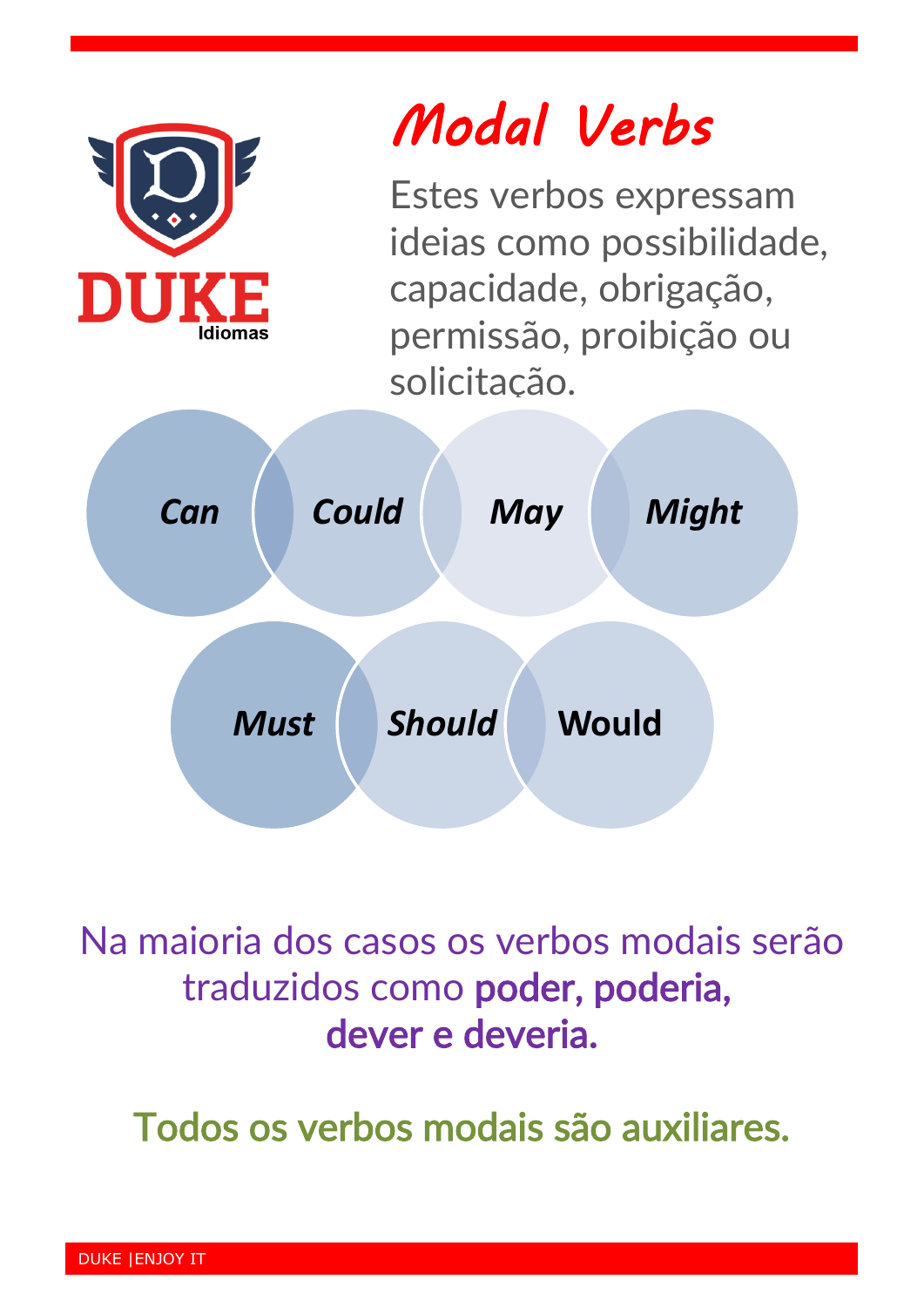| <b>Modal Verbs</b>   | O que expressa?                                                           |
|----------------------|---------------------------------------------------------------------------|
| <b>Can (present)</b> | Pedido<br>Habilidade, capacidade de fazer algo<br><b>Possibilidade</b>    |
| Could (past)         | Pedido<br>Habilidade, capacidade de fazer algo<br>Possibilidade           |
| <b>May</b>           | Pedido<br>Possibilidade 50%                                               |
| <b>Might</b>         | Possibilidade 50%                                                         |
| <b>Must</b>          | Obrigação<br>Possibilidade 99%                                            |
| <b>Should</b>        | Conselho<br>Possibilidade 70%                                             |
| <b>Would</b>         | Solicitação<br>Possibilidade sufixo "ria"<br>(possibilidade condicionada) |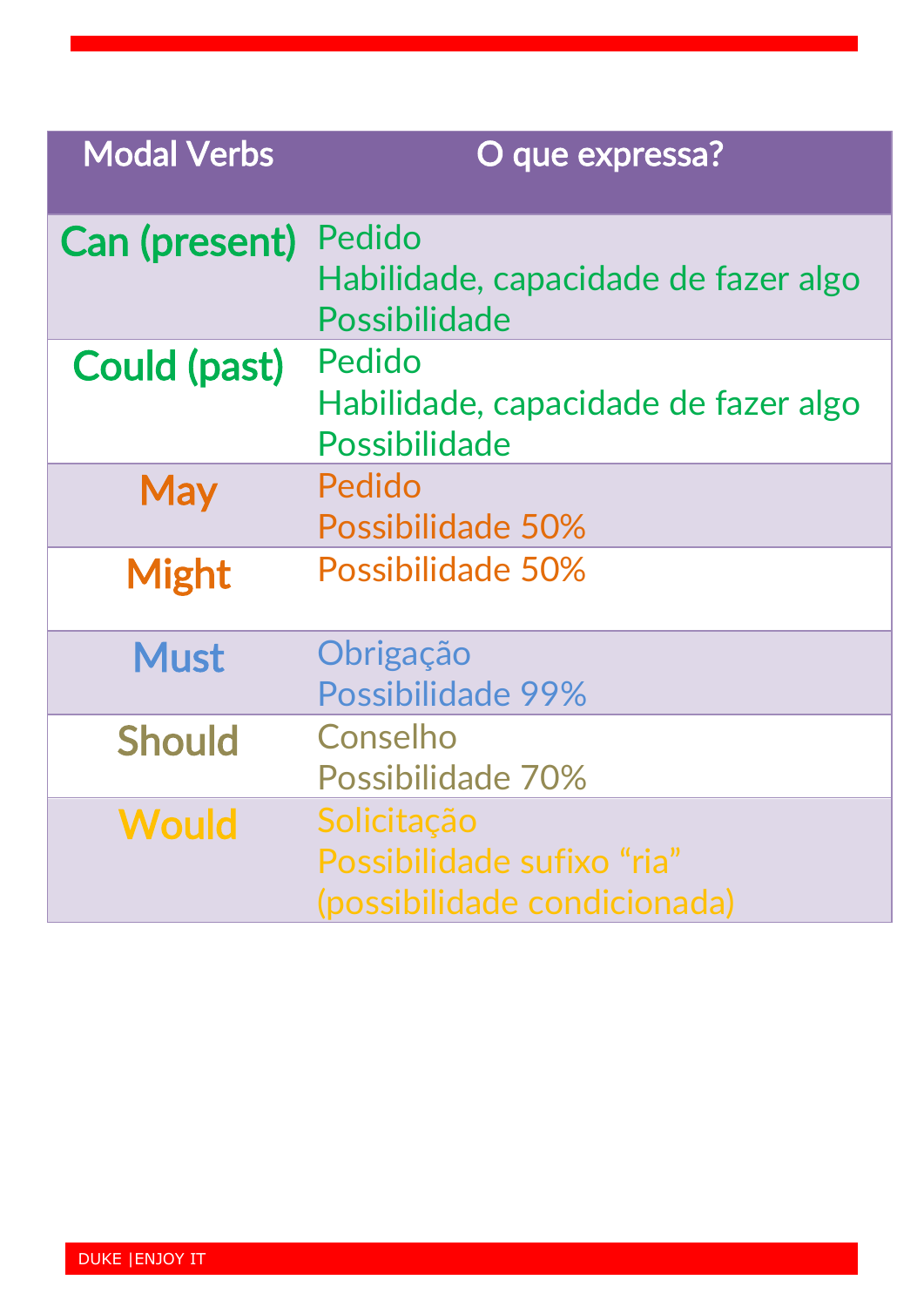| Can          | Can I read the<br>text?                          | Permissão                  |
|--------------|--------------------------------------------------|----------------------------|
|              | I can speak<br>English very well.                | <b>Habilidade</b>          |
|              | It can be<br>expensive.                          | Possibilidade<br>(pode)    |
| <b>Could</b> | I could swim very<br>well when I was a<br>child. | Habilidade no<br>passado   |
|              | Could I ask you a<br>question?                   | Permissão                  |
|              | It could be<br>expensive.                        | Possibilidade<br>(poderia) |
|              |                                                  |                            |
| Mav          | It may be<br>expensive.                          | Probabilidade<br>50%       |
|              | May I ask you<br>a question?                     | Permissão                  |
|              |                                                  |                            |
| <b>Might</b> | It might be<br>expensive.<br>It may be           | Probabilidade<br>50%       |
|              | expensive.                                       |                            |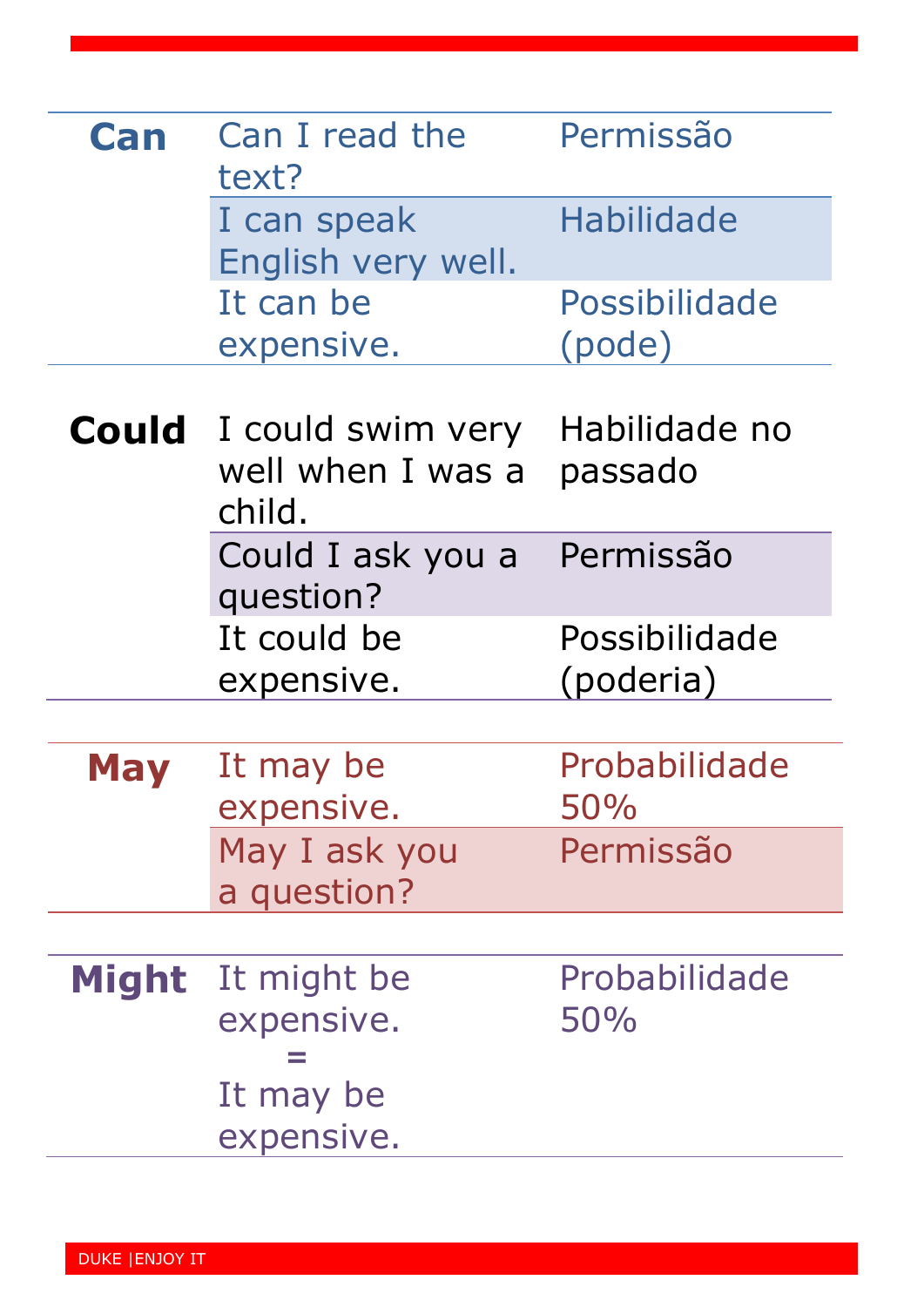| Obrigação<br>I must study<br><b>Must</b>  |  |
|-------------------------------------------|--|
|                                           |  |
| more.                                     |  |
| Probabilidade<br>It must be               |  |
| 99%<br>expensive.                         |  |
|                                           |  |
| <b>Should</b> You should stop<br>Conselho |  |
| smoking.                                  |  |
| It should be<br>Probabilidade             |  |
| expensive.<br>70%                         |  |

## *Exercise*

- 1. <https://agendaweb.org/exercises/verbs/modals/mixed-1>
- 2. <https://agendaweb.org/exercises/verbs/modals/mixed-2>
- 3. <https://agendaweb.org/exercises/verbs/modals/mixed-3>

4. Complete the sentences using the modals verbs listed below. **Please check the answers below after you finish the exercise.** Some gaps might have more than one correct answer.

**can could must might may should would**

- a) Ted's flight from London took more than 35 hours.
	- He \_\_\_\_\_\_\_\_\_\_\_\_\_\_\_\_\_\_\_\_\_\_\_\_be exhausted after the flight.

b) I \_\_\_\_\_\_\_\_\_\_\_\_\_\_\_\_\_\_\_\_\_\_ like to report a problem with my order.

- c) When you have a small child in the house, you leave small objects on the floor. These objects be dangerous for kids.
- d) wou hold your breath for more than a minute?
- e) Jenny's engagement ring is enormous! It \_\_\_\_\_\_\_\_\_\_\_\_\_\_\_\_\_\_\_have cost a fortune.
- f) Please make sure to water my plants while I am gone. If they don't get enough water, they \_\_\_\_\_\_\_\_\_\_\_\_\_\_\_\_\_die.
- g) You \_\_\_\_\_\_\_\_\_\_\_\_\_\_\_\_\_\_\_take your umbrella today.

Because it **Exercise it EXECUTE:** Frain later on this afternoon.